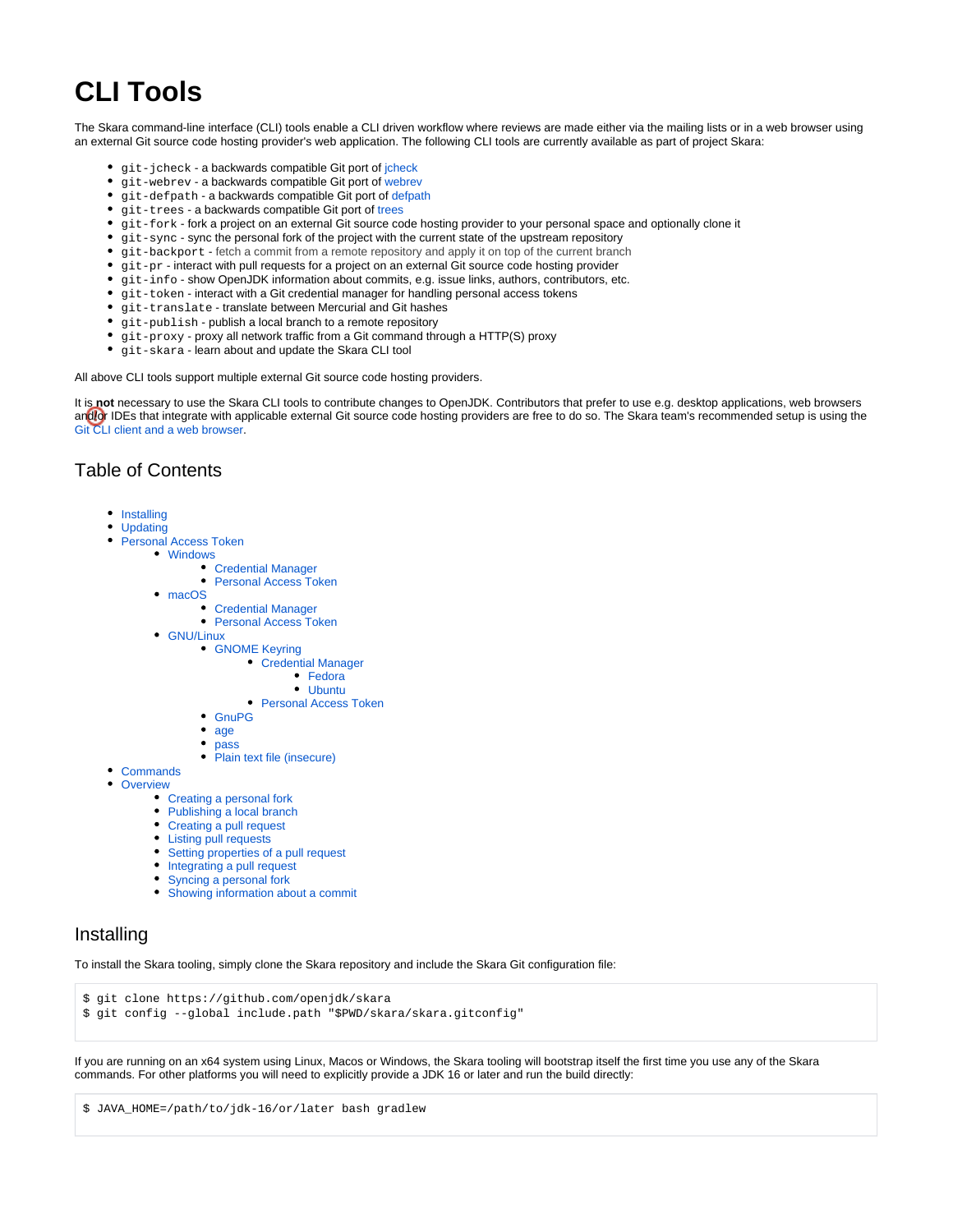To check that everything works run git skara help:

\$ git skara help

Note: if your computer is behind a HTTP(S) proxy, ensure that you have set the HTTPS\_PROXY environment variable correctly.

For additional ways to install the Skara CLI tooling, see project Skara's [README](https://github.com/openjdk/skara/blob/master/README.md#installing).

# <span id="page-1-0"></span>Updating

To update the Skara tooling run git skara update:

```
$ git skara update
```
The update command pulls eventual updates and rebuild the tooling if necessary. Note: if your computer is behind a HTTP(S) proxy, ensure that you have set the HTTPS\_PROXY environment variable correctly.

If you are using system other than Linux, Macos, or Windows x64, you need to provide a JDK 16 or later and run the build directly as described above after using git to update the Skara repository.

If the update command for some reason isn't working or you just want to manually retrace the steps you can each step manually like this:

```
$ git pull
$ bash gradlew
```
# <span id="page-1-1"></span>Personal Access Token

Some of the Skara tools requires a personal access token (PAT) to authenticate against an external Git source code hosting provider's API. A personal access token is a like a password that has limited capabilities, it can only be used to successfully authenticate and perform certain limited actions. The following Skara tools requires a personal access token:

- $\bullet$ git-fork
- git-pr
- git-token

Note: if you do not intend to use the above three tools, then there is no need to set up a personal access token and you can skip this section. All the other tools described in the beginning of this document works fine without a personal access token. If you do wish to make use of the above three tools, then please read on.

Configuring a personal access token consists of two steps:

- 1. Set up a credential manager for securely storing the personal access token locally on your computer
- 2. Generate the personal access token and store it in the credential manager

The way to carry out the above two steps differs depending on the operating system you use, please follow the instructions below suitable for your operating system.

# <span id="page-1-2"></span>**Windows**

#### <span id="page-1-3"></span>**Credential Manager**

If you installed Git via [Git for Windows](https://gitforwindows.org) and have a recent version, then you already have a credential manager from Microsoft installed (it is bundled with Git for Windows, but make sure to pick it during installation). If you installed Git via some other mechanism, then you must first install Microsoft's [Git](https://github.com/GitCredentialManager/git-credential-manager)  [Credential Manager.](https://github.com/GitCredentialManager/git-credential-manager) If you have an older version of Git for Windows and using the deprecated [Git Credential Manager for Windows](https://github.com/Microsoft/Git-Credential-Manager-for-Windows), you may need to configure git to use the credential manager like this:

```
$ git config --global credential.helper manager
```
#### <span id="page-1-4"></span>**Personal Access Token**

To generate a a personal access token on GitHub go to<https://github.com/settings/tokens>and and click on "Generate new token". You only need to select the "repo" scope (permission). After you have generated your personal access token, store it in Keychain using git token store: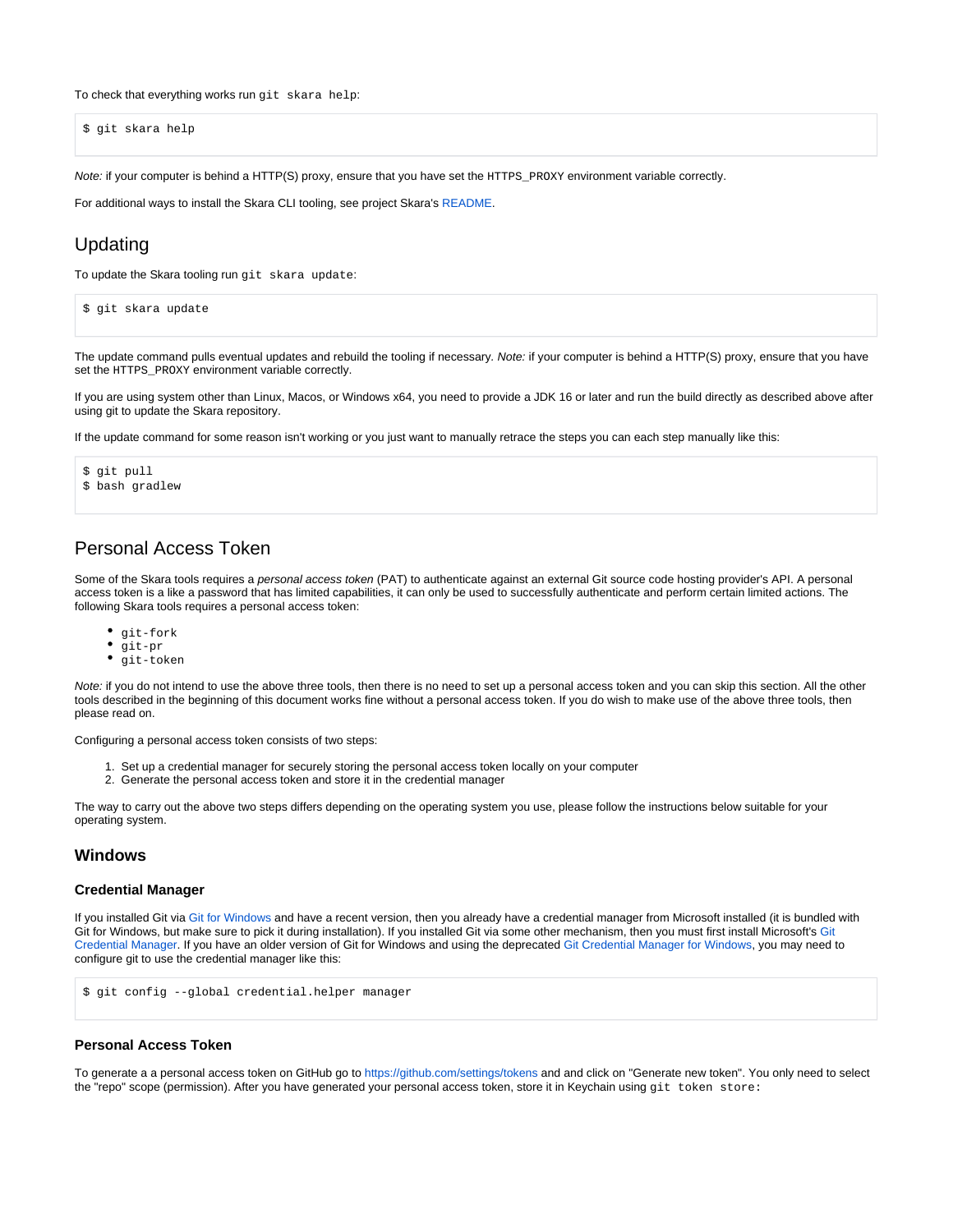```
$ git token store https://github.com
Username: <insert your Github username>
Password: <insert your "Personal Access Token", not your GitHub password>
```
# <span id="page-2-0"></span>**macOS**

#### <span id="page-2-1"></span>**Credential Manager**

macOS already comes with a password manager in the form of [Keychain](https://en.wikipedia.org/wiki/Keychain_(software)) and Git for macOS is configured out of the box to use Keychain as a credential manager, there is no need to configure anything.

#### <span id="page-2-2"></span>**Personal Access Token**

To generate a a personal access token on GitHub go to<https://github.com/settings/tokens>and and click on "Generate new token". You only need to select the "repo" scope (permission). After you have generated your personal access token, store it in Keychain using git token store:

```
$ git token store https://github.com
Username: <insert your Github username>
Password: <insert your "Personal Access Token", not your GitHub password>
```
## <span id="page-2-3"></span>**GNU/Linux**

The credential manager you will use on GNU/Linux to securely store the personal access token depends on your desktop environment. If you are using a desktop environment with support for [GNOME Keyring,](https://en.wikipedia.org/wiki/GNOME_Keyring) then follow the instructions in the GNOME Keyring section. If you are using a GNU/Linux installation without a desktop environment (e.g. when using SSH to connect to a server) or a desktop environment that does not support the GNOME Keyring (e.g. XFCE, KDE, i3), then you need to pick a credential manager that suits your security and usability needs. The following sections will present four common choices for storing personal access tokens when you are unable to use GNOME Keyring:

- GnuPG
- age
- pass
- plain text file (insecure)

#### <span id="page-2-4"></span>**GNOME Keyring**

#### <span id="page-2-5"></span>**Credential Manager**

On GNU/Linux installations that feature the GNOME Keyring the recommended setup is to use [libsecret](https://wiki.gnome.org/Projects/Libsecret) and the ["libsecret credential helper"](https://github.com/git/git/tree/master/contrib/credential/libsecret) in order to use [GNOME Keyring](https://wiki.gnome.org/Projects/GnomeKeyring/) as the credential manager. Please follow the instructions for setting up libsecret for the GNU/Linux distribution you are using.

<span id="page-2-6"></span>**Fedora**

Fedora 30, 31 and 32 comes with libsecret and GNOME Keyring installed by default. When you install the git package you also get the libsecret credential helper automatically installed. To configure git to use the libsecret credential helper run the following command:

\$ git config --global credential.helper /usr/libexec/git-core/git-credential-libsecret

If you want to have a graphical utility to inspect the GNOME Keyring we recommend that you install [GNOME Seahorse:](https://wiki.gnome.org/Apps/Seahorse/)

sudo dnf install seahorse

#### <span id="page-2-7"></span>**Ubuntu**

Ubuntu 19.10 and 18.04.4 (LTS) comes with libsecret and GNOME Keyring installed by default. Unfortunately even if you install the Git package you will not get a binary version of the libsecret credential helper installed (you only get the source). This means you have to compile the libsecret credential helper yourself. Compile the libsecret credential with the following two commands:

```
$ sudo apt install libsecret-1-dev
$ sudo make --directory=/usr/share/doc/git/contrib/credential/libsecret
```
Once you have compiled the libsecret credential helper you must configure Git to use it: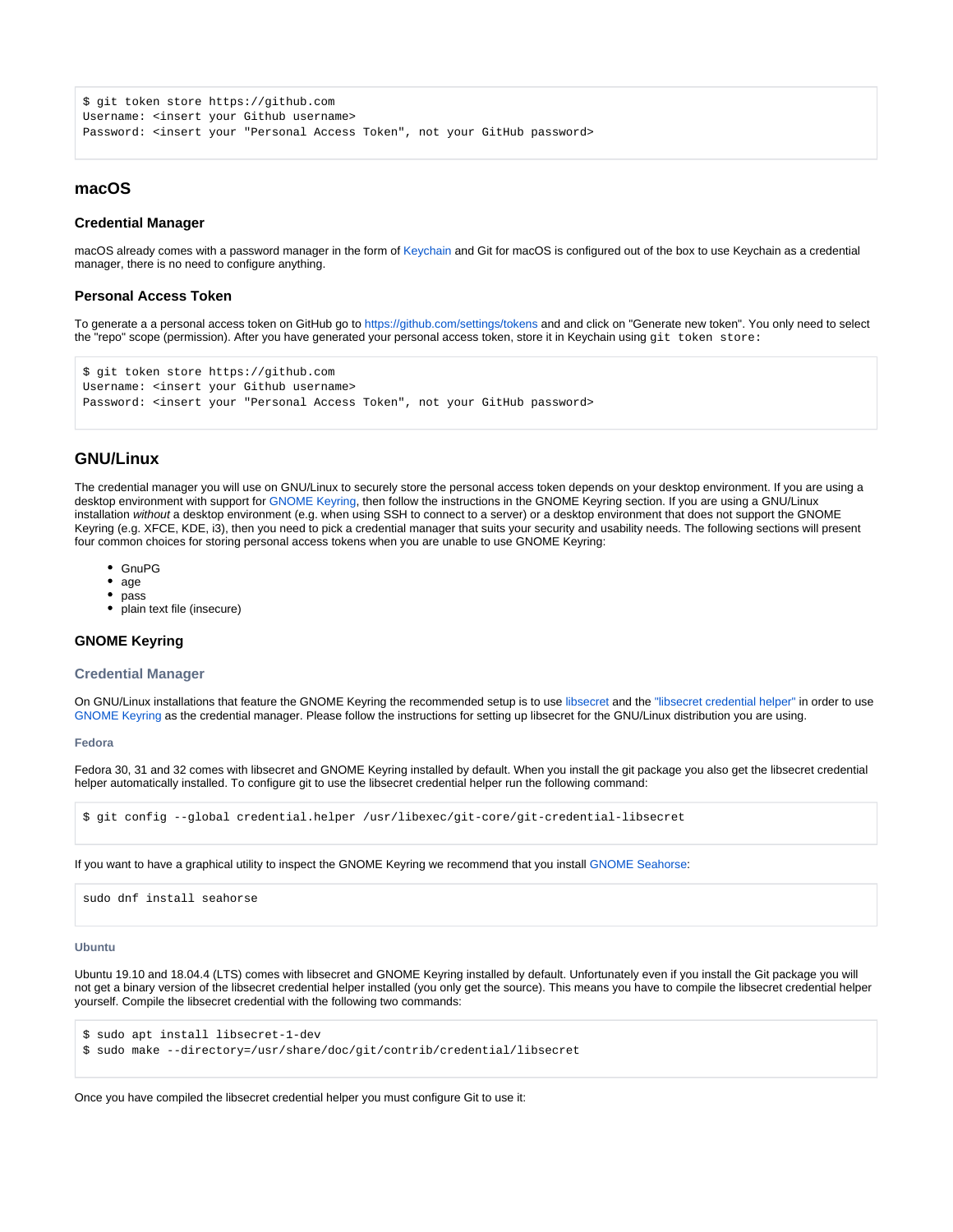\$ git config --global credential.helper /usr/share/doc/git/contrib/credential/libsecret/git-credential-libsecret

If you want to have a graphical utility to inspect the GNOME Keyring we recommend that you install [GNOME Seahorse:](https://wiki.gnome.org/Apps/Seahorse/)

\$ sudo apt install seahorse

#### <span id="page-3-0"></span>Personal Access Token

To generate a personal access token on GitHub go to<https://github.com/settings/tokens> and click on "Generate new token". You only need to select the "repo" scope (permission). After you have generated your token, store it in the GNOME Keyring using git token store:

```
$ git token store https://github.com
Username: <insert your Github username>
Password: <insert your "Personal Access Token", not your GitHub password>
```
#### <span id="page-3-1"></span>**GnuPG**

You can use [GnuPG](https://gnupg.org/) (GPG) to store your personal access token encrypted in a file. You will first have to store your GitHub username in the Git configuration file by running the following command (replace <USERNAME> with your GitHub username):

\$ git config --global 'credential.https://github.com.username' <USERNAME>

The next step is to generate a personal access token. Go to <https://github.com/settings/tokens>and click on "Generate new token". You only need to select the "repo" scope (permission). After you have generated your token, use GPG to encrypt it and store it in a file. The personal access token can be encrypted either using a GPG key or using a passphrase. If you have a GPG key you probably already know how to encrypt text with it, so we will only cover encryption using a passphrase here. To encrypt the personal access with a passphrase and store it in a file, run the following command (replacing <P AT> with the personal access token you just generated):

```
$ echo '<PAT>' | gpg --symmetric --output ~/github-pat.gpg
Enter passphrase:
Repeat passphrase:
```
Finally you must configure Git to decrypt and read the personal access from the file ~/github-pat.gpg when credentials are needed for [https://github.](https://github.com.) [com.](https://github.com.) This is done by the following command:

```
$ git config --global 'credential.https://github.com.helper' '!f() { test $1 = get && echo password=`gpg --
decrypt ~/github-pat.gpg`; }; f'
```
#### <span id="page-3-2"></span>**age**

You can use [age](https://age-encryption.org/) to store your personal access token encrypted in a file. You will first have to store your GitHub username in the Git configuration file by running the following command (replace <USERNAME> with your GitHub username):

\$ git config --global 'credential.https://github.com.username' <USERNAME>

The next step is to generate a personal access token. Go to <https://github.com/settings/tokens>and click on "Generate new token". You only need to select the "repo" scope (permission). After you have generated your token, use age to encrypt it and store it in a file. To encrypt the personal access token using a passphrase and storing the result in a file, run the following command (replacing <PAT> with your personal access token):

```
$ echo '<PAT>' | age --passphrase > ~/github-pat.age
```
Finally you must configure Git to decrypt and read the personal access token from the file ~/github-pat.age when credentials are needed for [https://git](https://github.com.) [hub.com.](https://github.com.) This is done by the following command:

```
$ git config --global 'credential.https://github.com.helper' '!f() { test $1 = get && echo password=`age --
decrypt ~/github-pat.age`; }; f'
```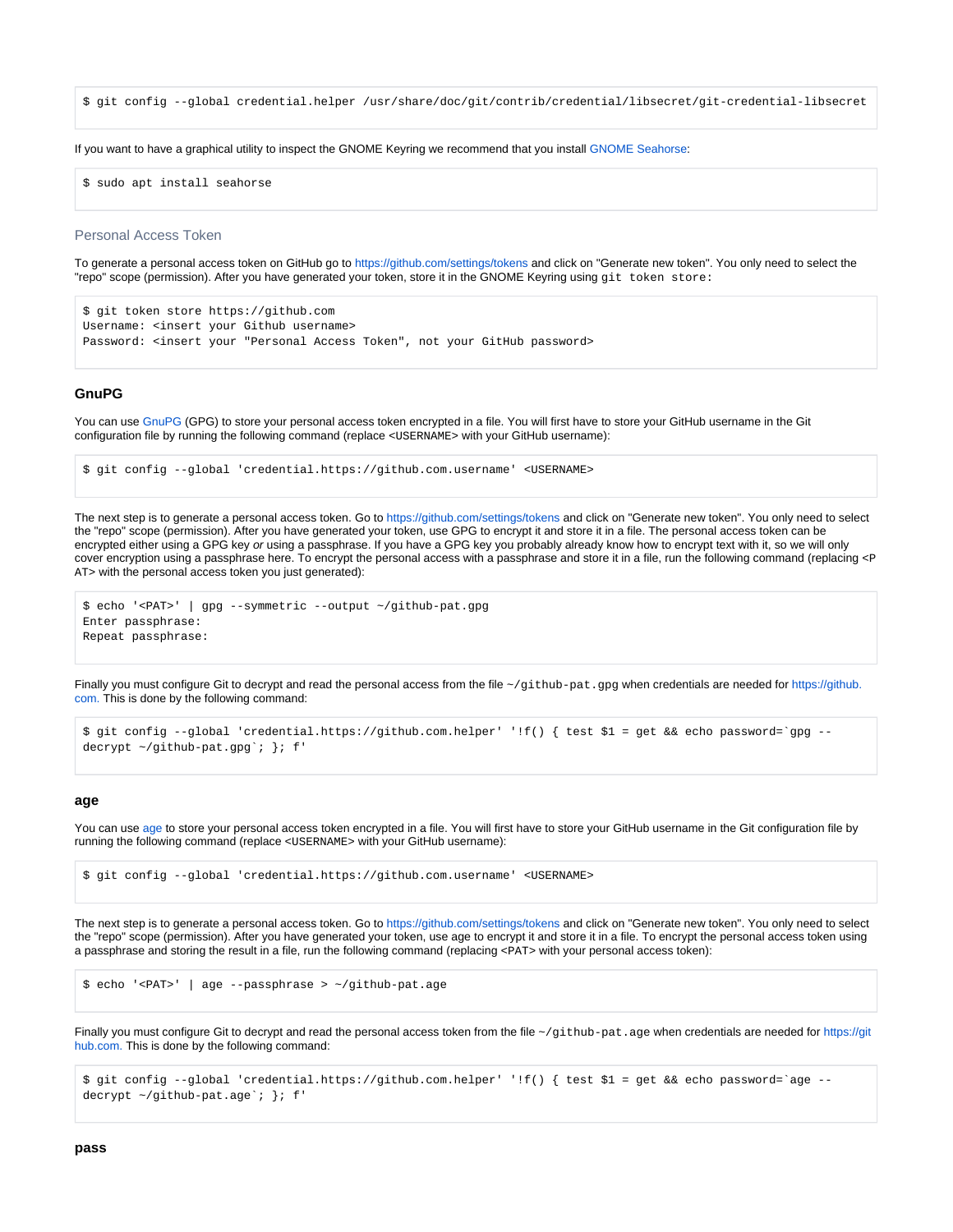You can use [pass](https://www.passwordstore.org/) to store your personal access token encrypted in a file. You will first have to store your GitHub username in the Git configuration file by running the following command (replace <USERNAME> with your GitHub username):

```
$ git config --global 'credential.https://github.com.username' <USERNAME>
```
The next step is to generate a personal access token. Go to <https://github.com/settings/tokens>and click on "Generate new token". You only need to select the "repo" scope (permission). After you have generated your token, use pass to store the personal access token securely:

```
$ pass insert github/pat
Enter password for github/pat: <insert your "Personal Access Token", not your GitHub password>
```
Finally you must configure Git to read the personal access token when credentials are needed for <https://github.com.> This is done by the following command:

```
$ git config --global 'credential.https://github.com.helper' '!f() { test $1 = get && echo password=`pass github
\gammapat`; }; f'
```
#### <span id="page-4-0"></span>**Plain text file (insecure)**

This is not as secure as storing the personal access token encrypted. Any person or program who can read ~/.git-credentials will be able to read your personal access token and impersonate you.

An insecure way to store your personal access token is to configure Git to store the personal access token unencrypted in the file ~/.git-credentials. You can configure Git do to this by running the following command:

```
$ git config --global credential.helper store
```
To generate a personal access token on GitHub go to<https://github.com/settings/tokens> and click on "Generate new token". You only need to select the "repo" scope (permission). After you have generated your token, store it in ~/.git-credentials by running git token store:

```
$ git token store https://github.com
Username: <insert your Github username>
Password: <insert your "Personal Access Token", not your GitHub password>
```
# <span id="page-4-1"></span>**Commands**

Please see the documentation for each tool on the tool's individual wiki page:

- [git-defpath](https://wiki.openjdk.java.net/display/SKARA/git-defpath)
- $\bullet$ [git-fork](https://wiki.openjdk.java.net/display/SKARA/git-fork)
- [git-hg-export](https://wiki.openjdk.java.net/display/SKARA/git-hg-export)
- $\bullet$ [git-info](https://wiki.openjdk.java.net/display/SKARA/git-info)
- [git-jcheck](https://wiki.openjdk.java.net/display/SKARA/git-jcheck)
- [git-proxy](https://wiki.openjdk.java.net/display/SKARA/git-proxy)
- [git-publish](https://wiki.openjdk.java.net/display/SKARA/git-publish)
- [git-skara](https://wiki.openjdk.java.net/display/SKARA/git-skara)
- [git-sync](https://wiki.openjdk.java.net/display/SKARA/git-sync)
- [git-token](https://wiki.openjdk.java.net/display/SKARA/git-token)
- [git-translate](https://wiki.openjdk.java.net/display/SKARA/git-translate)
- $\bullet$ [git-trees](https://wiki.openjdk.java.net/display/SKARA/git-trees)
- $\bullet$ [git-webrev](https://wiki.openjdk.java.net/display/SKARA/git-webrev)

# <span id="page-4-2"></span>**Overview**

The following sections contains examples on how to use the Skara CLI tools. For more detailed information on how to use a certain tool, see the documentation for that tool.

### <span id="page-4-3"></span>**Creating a personal fork**

To create a [personal fork](https://wiki.openjdk.java.net/display/SKARA/FAQ#FAQ-Whatisapersonalfork?) of an upstream repository, run the command git fork <URL>. For example, to create a personal fork of the [jdk](https://github.com/openjdk/jdk) repository, run:

```
$ git fork https://github.com/openjdk/jdk
```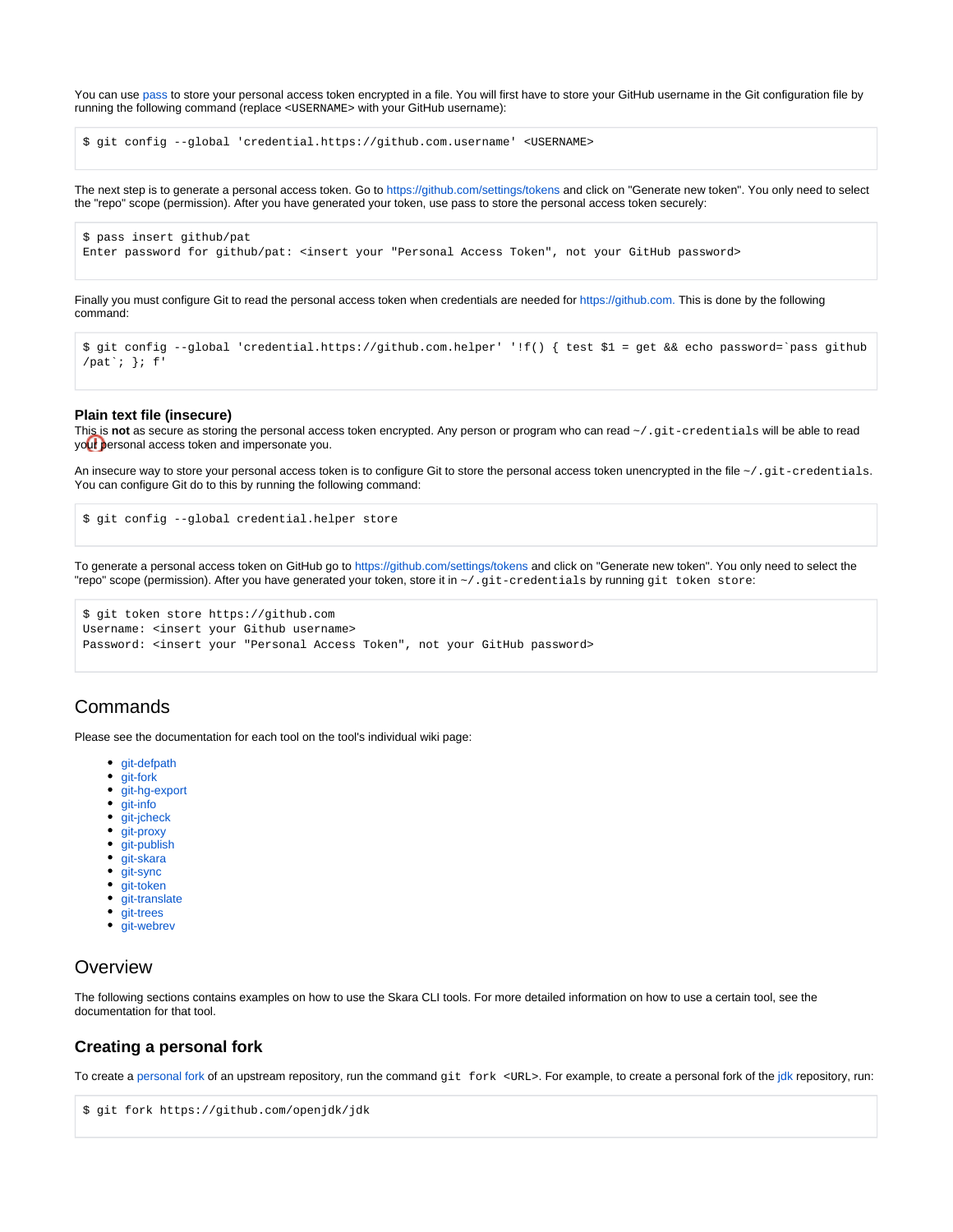The command git fork will also clone your personal fork to a local repository on your computer.

## <span id="page-5-0"></span>**Publishing a local branch**

```
To publish a local branch to a remote repository, run the following command:
```
\$ git publish

## <span id="page-5-1"></span>**Creating a pull request**

To create a pull request first [create a personal fork,](https://wiki.openjdk.java.net/display/SKARA/CLI+Tools#CLITools-Creatingapullrequest) then [create a local branch](https://wiki.openjdk.java.net/display/SKARA/FAQ#FAQ-HowdoIcreatealocalbranch?) in the local clone of your personal fork. Make changes to a number of files, then [create a commit](https://wiki.openjdk.java.net/display/SKARA/FAQ#FAQ-HowdoImakeacommit?). [Publish your local branch](https://wiki.openjdk.java.net/display/SKARA/FAQ#FAQ-HowdoIpushalocalbranchtoaremoterepository?) and then create a pull request from your published branch:

\$ git pr create

Notes:

- If you want to run jcheck on your changes before the pull request is created, pass the flag --jcheck
- $\bullet$  If you want the local branch to be published automatically, pass the flag --publish

# <span id="page-5-2"></span>**Listing pull requests**

To list the open pull requests for a repository, run the command git pr list in a local clone of your personal fork:

\$ git pr list

Notes:

- You can filter the listed pull requests by passing additional flags such --assignees=<USERNAMES>, --authors=<USERNAMES>, labels=<LABELS>
- \* You can select the columns to show by passing the --columns flag, for example --columns=id, title

## <span id="page-5-3"></span>**Setting properties of a pull request**

To set properties of a pull request, run the command git pr set:

\$ git pr set

#### Examples:

- To set the title of a pull request, run git pr set --title <TITLE>
- To set the body of a pull request, run git pr set --body <BODY>
- To close a pull request, run git pr set --closed

# <span id="page-5-4"></span>**Integrating a pull request**

To integrate a pull request that you have created, run the command git pr integrate:

\$ git pr integrate

Notes:

If you find yourself typing git pr integrate a lot, you might want to create the alias "integrate":

```
$ git config --global alias.integrate 'pr integrate'
```
You can then just run git integrate to integrate a pull request.

## <span id="page-5-5"></span>**Syncing a personal fork**

To sync your personal fork with the upstream repository it was created from, run the command git sync: